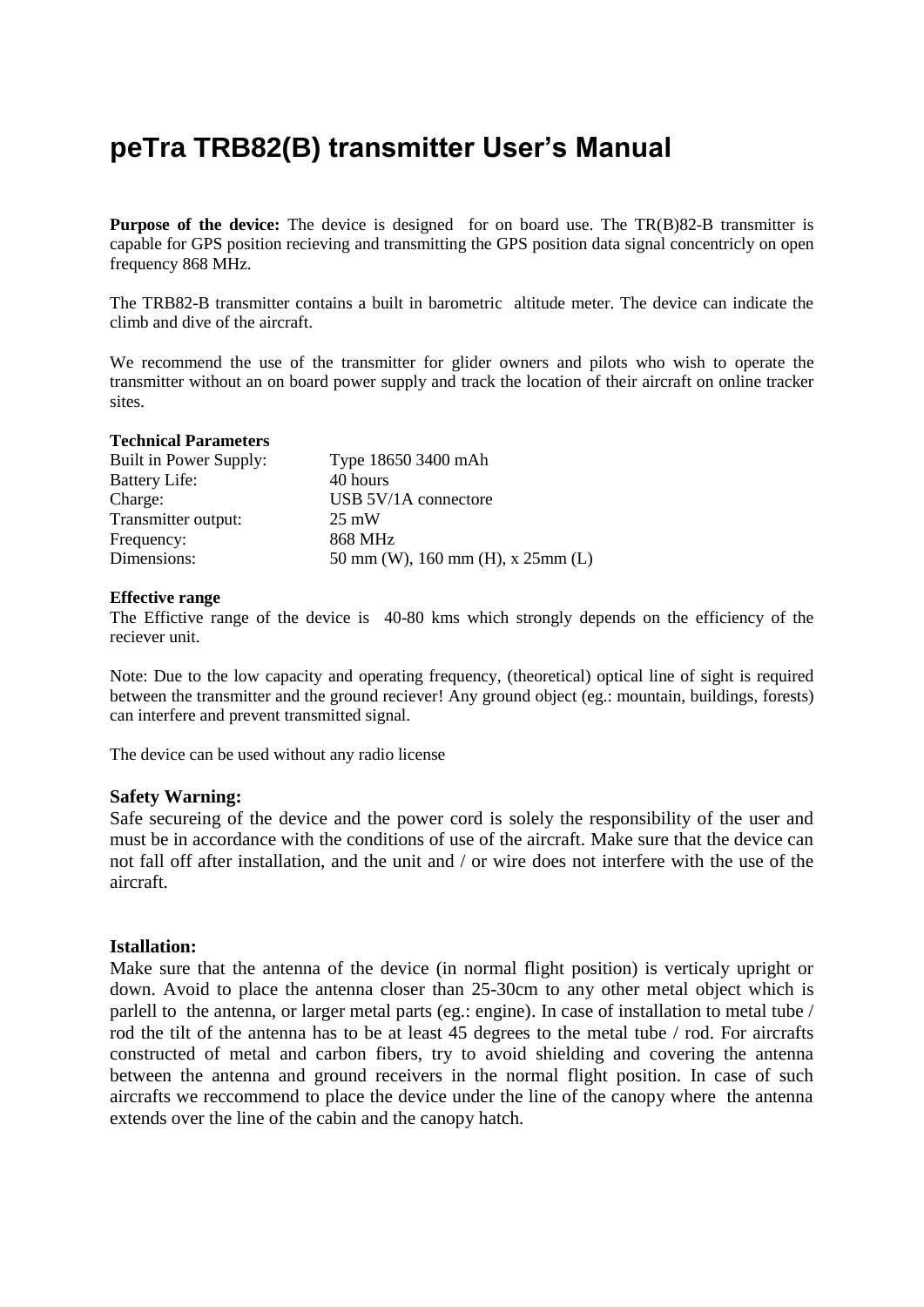**The device can be fastened with double sided tape, velcro tape, fastsatener tape. You can find more fastening solutions on our website.**

**Use:**

#### **Turning on the device**

The power button is located on the bottom of the device.

## **LED Indicator**

After turning on the device the led indicator flashes once in the following order: red-green-blue. The battery level indicator is flashes in every 5 seconds. The colour of the led indicates the battery level.

| Green:             | 50% or greater.                |
|--------------------|--------------------------------|
| Yelllow:           | 49% - 25%                      |
| Red:               | $24\% - 10\%$                  |
| Fast Red flashing: | the battery level is below 10% |

10-30 seconds after turn on (If GPS signal is available) the LED indicator flashes in blue between the battery indicator flashes. In this state the transmitter is transmitting the GPS data.

If there is a ground reciever nearby, You can check the signal of TR82 on websites.

You can find the list of the recommended tracker pages on [www.peviktera.hu.](http://www.peviktera.hu/) We recommend [www.viewair.eu](http://www.viewair.eu/) to track Your device.

The device can be operated from any standard  $5V / 1A$  connected external powersupply (eg.: powerbank)

## **Recharging the battery:**

Only charge the device with standard USB 5V / 1A cord connected to a standard USB 5V/1A socket. When the battery is charging, the led indicator lights constantly red. When the battery is fully charged, the indicator lights constantly green

#### **ATTENTION:**

**The device does not contain any deep depleation battery protection. The device is designed to be capable to transmit the position data as long as possible. This feature is usefull in case of accident, when the device does not damaged and the rescue teams can still track the device.**

**Due to the device does not contain deepdepleation protection, please turn off the device as part of the standard shutdown process of the aircraft. The warranty does not covers to the battery.**